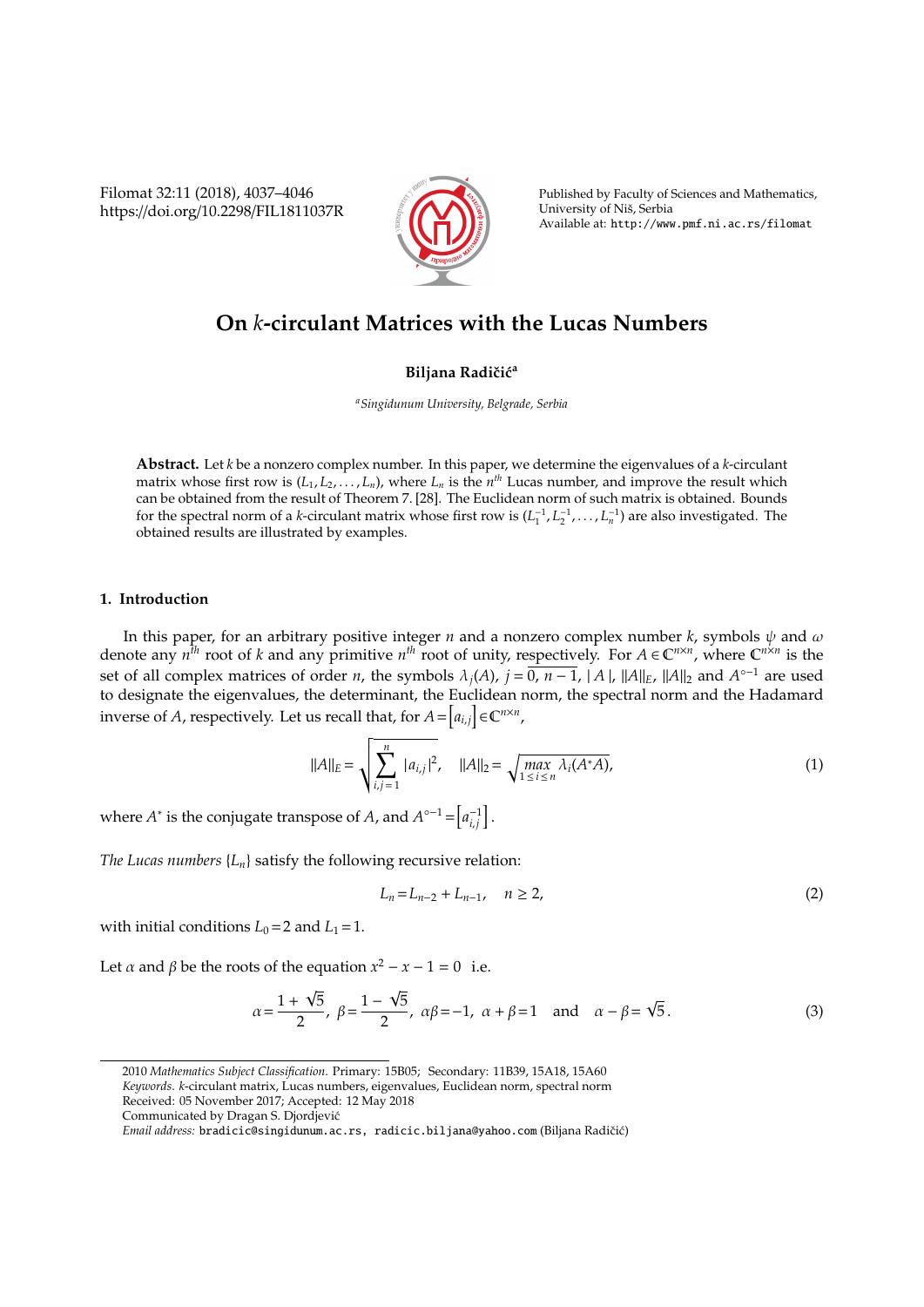*Binet's formula* for the Lucas numbers is:

$$
L_n = \alpha^n + \beta^n = \left(\frac{1 + \sqrt{5}}{2}\right)^n + \left(\frac{1 - \sqrt{5}}{2}\right)^n.
$$
 (4)

The following identities hold for the Lucas numbers:

$$
\sum_{i=0}^{n} L_i = L_{n+2} - 1 \quad \text{and} \quad \sum_{i=0}^{n} L_i^2 = L_n L_{n+1} + 2 \left[ L_{2n+1} + (-1)^n + 2 \right]. \tag{5}
$$

For more information about these numbers we recommend: [3], [4], [13], [16], [17] and [26].

A matrix *C* of order *n* with the first row (*c*0, *c*1, *c*2, . . . , *cn*−1) is called a *k-circulant matrix* if *C* has the following form: *c*<sup>0</sup> *c*<sup>1</sup> *c*<sup>2</sup> · · · *cn*−<sup>2</sup> *cn*−<sup>1</sup>

$$
C = \begin{bmatrix} c_0 & c_1 & c_2 & \cdots & c_{n-2} & c_{n-1} \\ kc_{n-1} & c_0 & c_1 & \cdots & c_{n-3} & c_{n-2} \\ kc_{n-2} & kc_{n-1} & c_0 & \cdots & c_{n-4} & c_{n-3} \\ \vdots & \vdots & \vdots & \ddots & \vdots & \vdots \\ kc_2 & kc_3 & kc_4 & \cdots & c_0 & c_1 \\ kc_1 & kc_2 & kc_3 & \cdots & kc_{n-1} & c_0 \end{bmatrix}
$$
 (6)

i.e. *C* satisfies the following conditions:

$$
c_{i,j} = \begin{cases} c_{j-i}, & i \le j \\ k c_{n+j-i}, & \text{otherwise} \end{cases}, i = \overline{2, n}, j = \overline{1, n}. \tag{7}
$$

If C is a k-circulant matrix with the first row  $(c_0, c_1, c_2, \ldots, c_{n-1})$ , then we shall write  $C = circ_n\{k(c_0, c_1, c_2, \ldots, c_{n-1})\}$ . The designation for the order of a matrix can be omitted if the order of a matrix is known. Circulant (skew circulant) matrices are *k*-circulant matrices for  $k = 1$  ( $k = -1$ ). R. E. Cline, R. J. Plemmons and G. Worm presented, in the paper [2], necessary and sufficient conditions for a complex square matrix to be a *k*-circulant matrix (Lemma 2.[2] and Lemma 3.[2]).

It is important to point out that *k*-circulant matrices play important role in many areas (coding theory, probability, statistics, numerical analysis, signal and image processing, engineering model etc.). There are many papers devoted to *k*-circulant matrices (especially to circulant and skew circulant matrices). Let us mention some of them: [5], [6], [10]−[12], [14], [15], [18]−[22], [27]−[32]. For example, the paper [11] is devoted to skew circulant matrices involving the sum of Fibonacci and Lucas numbers. The four kinds of norms (*the Euclidean norm, the spectral norm, the maximum column sum matrix norm, the maximum row sum matrix norm*), and bounds for the spread of these matrices were given in that paper. Norms of circulant and semicirculant matrices with Horadam's numbers were considered in the paper [14]. In the paper [15], the authors considered the spectral norms of *k*-circulant matrices whose entries are the biperiodic Fibonacci and biperiodic Lucas numbers and obtained bounds for the spectral norms of such matrice. They also obtained bounds for the spectral norms of Kronecker and Hadamard products of such matrices. The paper [27] is devoted to circulant matrices involving the generalized *r*-Horadam numbers {*Hr*,*n*} which are defined as follows:

$$
H_{r,n+2} = f(r)H_{r,n+1} + g(r)H_{r,n}, \quad n \ge 0,
$$

where *r* ∈  $\mathbb{R}^+$ , *H*<sub>*r*,0</sub> = *a*, *H*<sub>*r*,1</sub> = *b*, *a*, *b* ∈  $\mathbb{R}$  and  $f^2(r) + 4g(r) > 0$ . Except for the eigenvalues and the determinants of such matrices, the authors also investigated their spectral norms. In the paper [28], the authors investigated *k*- circulant matrices with the generalized *r*-Horadam numbers and determined the upper and lower bounds for the spectral norms of such matrices. The formulae for the eigenvalues and determinant of a *k*-circulant matrix with the generalized *r*-Horadam numbers were also derived in that paper.

Namely, the results obtained in [28] are: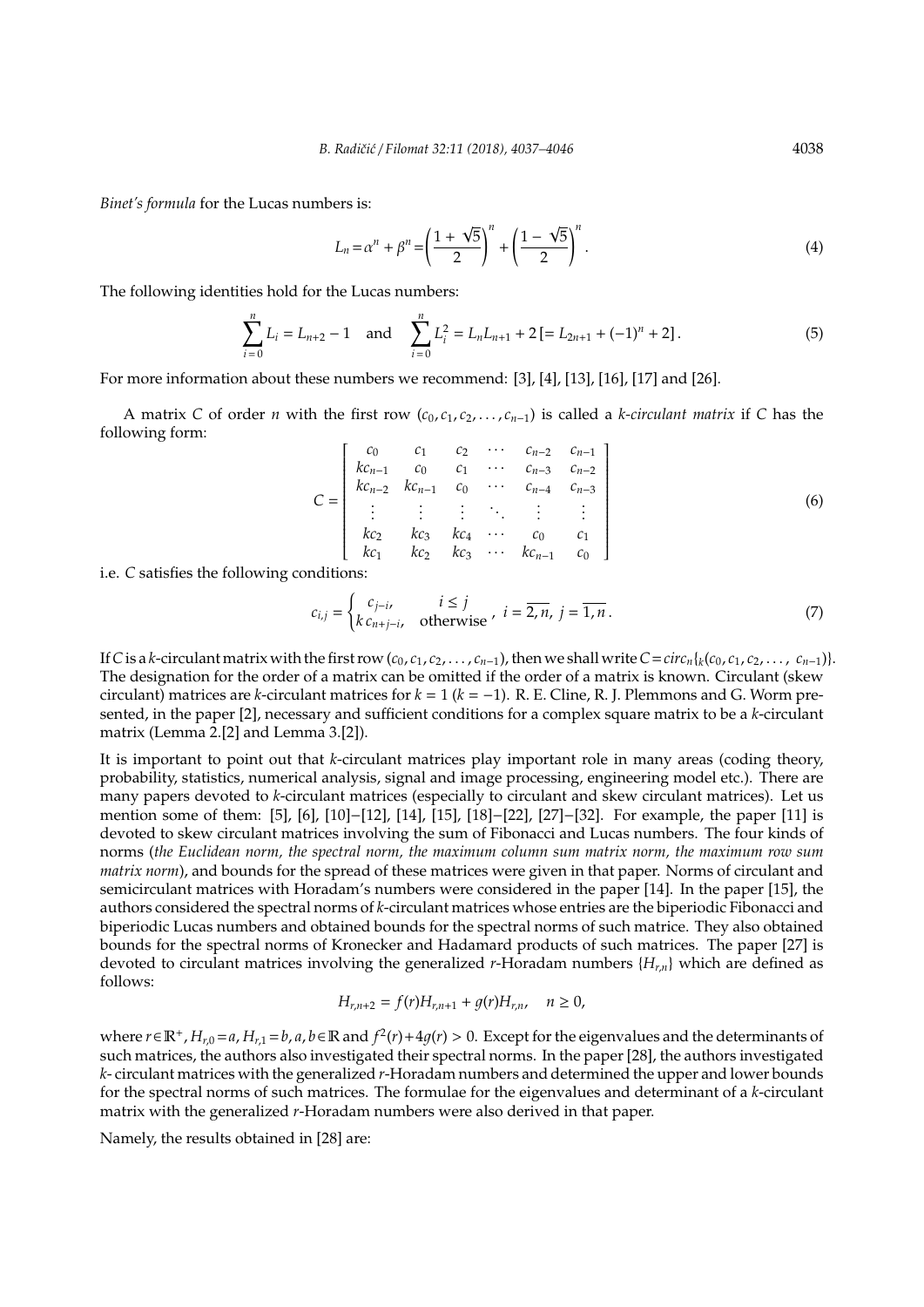**Theorem 1.1.** *(Theorem 5. [28]) Let*  $H = circ{K(H_{r0}, H_{r1}, \ldots, H_{rn-1})}$ *. a*) If  $|k| \geq 1$ *, then* 

$$
\sqrt{\sum_{i=0}^{n-1} H_{r,i}^2} \le ||H||_2 \le \sqrt{\left(a^2(1-|k|^2) + |k|^2 \sum_{i=0}^{n-1} H_{r,i}^2\right)} \left(1 - a^2 + \sum_{i=0}^{n-1} H_{r,i}^2\right)
$$
(8)

*b) If* |*k*| < 1*, then*

$$
|k| \sqrt{\sum_{i=0}^{n-1} H_{r,i}^2} \le ||H||_2 \le \sqrt{n \sum_{i=0}^{n-1} H_{r,i}^2} \ . \tag{9}
$$

**Theorem 1.2.** *(Theorem 7. [28]) Let*  $H = circ{^t{k(H_{r,0}, H_{r,1}, \ldots, H_{r,n-1})}}$ *<i>. The eigenvalues of H are:* 

$$
\lambda_j(H) = \frac{kH_{r,n} - H_{r,0} + (g(r)kH_{r,n-1} - b + af(r))\psi\omega^{-j}}{g(r)(\psi\omega^{-j})^2 + f(r)\psi\omega^{-j} - 1}, \ j = \overline{0, n-1}.
$$
\n(10)

**Theorem 1.3.** *(Theorem 8. [28])* Let  $H = circ({}_{k}(H_{r,0}, H_{r,1}, \ldots, H_{r,n-1}))$ *. The determinant of H is:* 

$$
|H| = \frac{(H_{r,0} - kH_{r,n})^n - (g(r)kH_{r,n-1} - b + af(r))^n k}{(1 - k\alpha^n)(1 - k\beta^n)},
$$
\n(11)

*where*  $\alpha$  *and*  $\beta$  *are the roots of the equation*  $x^2 - f(r)x - q(r) = 0$ .

From the previous theorems, the results for the matrix

$$
L = circ\{{}_{k}(L_{1}, L_{2}, \ldots, L_{n})\}
$$
\n
$$
(12)
$$

can be obtained. In this paper, we shall improve the result in relation to the eigenvalues of (12) which can be obtained from (10) because the authors did not consider the case when the denominator is equal to zero. Also, the Euclidean norm of (12) and bounds for the spectral norm of a *k*-circulant matrix with the first row  $(L_1^{-1}, L_2^{-1}, \ldots, L_n^{-1})$  will be determined. Before we present our results, let us mention that, in [1], the authors presented bounds for the Euclidean norm and the spectral norm of a circulant matrix with the first row  $(L_1, L_2, \ldots, L_n)$ . Also, bounds for the Euclidean norm and the spectral norm of the Hadamard inverse of such matrix were obtained in that paper. In [23], the author considered circulant matrices whose first rows are  $(L_0, L_1, \ldots, L_{n-1})$  and  $(F_0, F_1, \ldots, F_{n-1})$ , where  $F_n$  is the  $n^{th}$  Fibonacci number, and obtained some bounds for the spectral norms of such matrices (see also [24] and [25]). The results presented in the paper [23] were improved, in [9], by A. Ipek. Namely, A. Ipek computed the spectral norms of circulant matrices with the first rows  $(L_0, L_1, \ldots, L_{n-1})$  and  $(F_0, F_1, \ldots, F_{n-1})$ . The paper [7] is devoted to *k*-circulant matrices with the Fibonacci and Lucas numbers. In that paper, an upper bound estimation of the spectral norms for such matrices was given.

Our main results will be presented in the next section.

#### **2. Main Results**

Throughout this section,  $\alpha$  and  $\beta$  are the roots of the equation  $x^2 - x - 1 = 0$ . First, we shall determine the eigenvalues of (12). Before that, let us recall that  $\psi$  is any  $n^{th}$  root of a nonzero complex number  $k$  and  $\omega$  is any primitive  $n^{th}$  root of unity. We use the following lemma.

**Lemma 2.1.** *(Lemma 4. [2]) The eigenvalues of*  $C = circ{k(c_0, c_1, c_2, ..., c_{n-1})}$  *are:* 

$$
\lambda_j(C) = \sum_{i=0}^{n-1} c_i (\psi \omega^{-j})^i, \ j = \overline{0, n-1} \,. \tag{13}
$$

*Moreover, in this case:*

$$
c_i = \frac{1}{n} \sum_{j=0}^{n-1} \lambda_j(C) (\psi \omega^{-j})^{-i}, \ i = \overline{0, n-1}.
$$
 (14)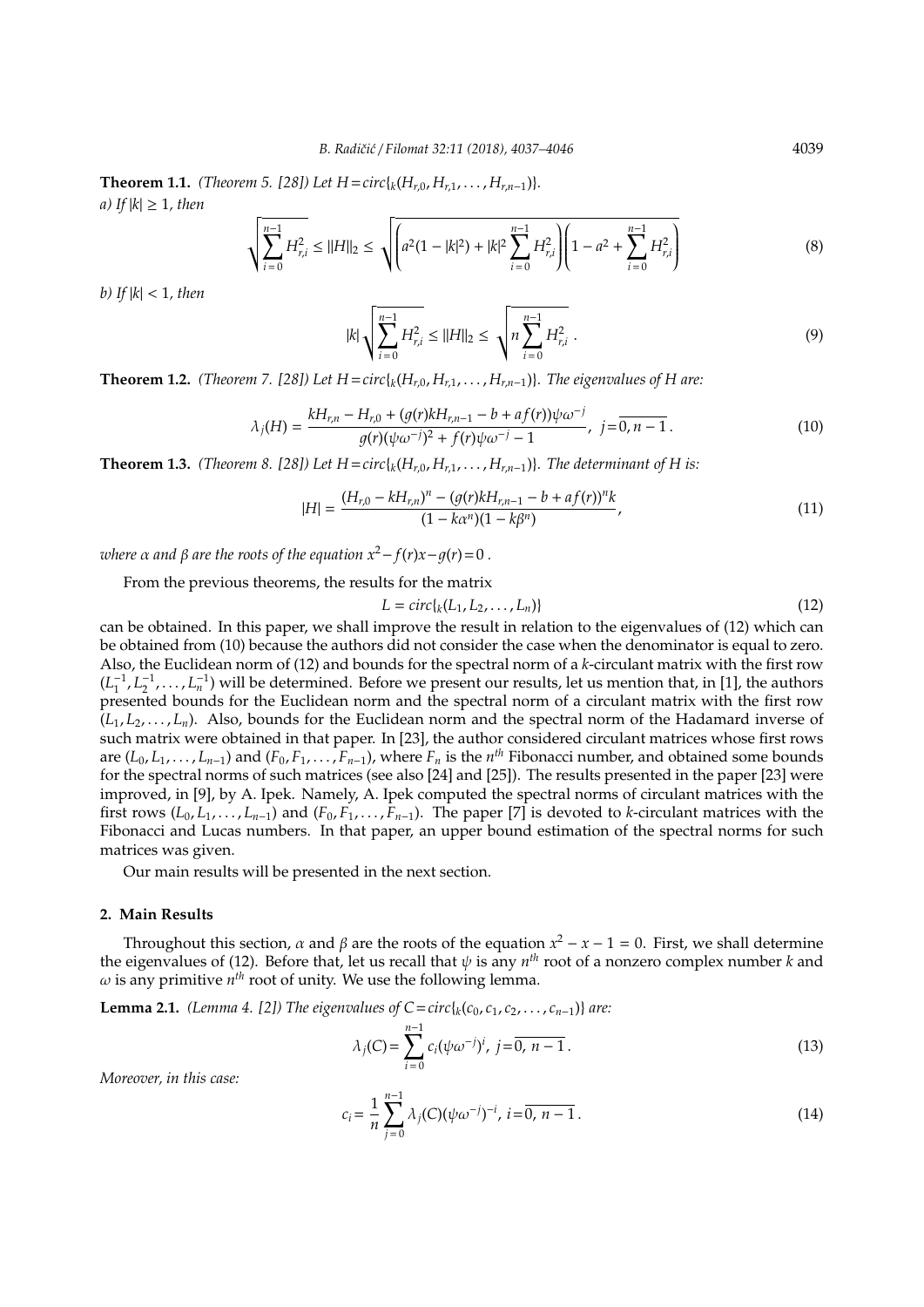**Theorem 2.2.** *Let L be the matrix as in (12). The eigenvalues of L are given by the following formulae: 1)* If  $\psi \omega^{-j} = \frac{1}{\alpha}$ , then

$$
\lambda_j(L) = n\alpha - \frac{1 - (-1)^n \beta^{2n}}{\sqrt{5}},
$$
\n(15)

2) If  $\psi \omega^{-j} = \frac{1}{\beta}$ , then

$$
\lambda_j(L) = \frac{1 - (-1)^n \alpha^{2n}}{\sqrt{5}} + n\beta,\tag{16}
$$

3) If  $\psi \omega^{-j} \neq \frac{1}{\alpha}$  and  $\psi \omega^{-j} \neq \frac{1}{\beta}$ , then

$$
\lambda_j(L) = \frac{kL_{n+1} - 1 - (2 - kL_n)\psi\omega^{-j}}{(\psi\omega^{-j})^2 + \psi\omega^{-j} - 1}.
$$
\n(17)

*Proof.* Based on Lemma 2.1. and (4), it follows:

1) Suppose that  $\psi \omega^{-j} = \frac{1}{\alpha}$ . Then,

$$
\lambda_j(L) = \sum_{i=0}^{n-1} L_{i+1}(\psi \omega^{-j})^i = \sum_{i=0}^{n-1} (\alpha^{i+1} + \beta^{i+1}) (\frac{1}{\alpha})^i = \alpha \sum_{i=0}^{n-1} 1 + \beta \sum_{i=0}^{n-1} (\frac{\beta}{\alpha})^i
$$

$$
= n\alpha + \beta \frac{1 - (\frac{\beta}{\alpha})^n}{1 - \frac{\beta}{\alpha}} = n\alpha - \frac{1 - (-1)^n \beta^{2n}}{\sqrt{5}},
$$

2) Suppose that  $\psi \omega^{-j} = \frac{1}{\beta}$ . Then,

$$
\lambda_j(L) = \sum_{i=0}^{n-1} L_{i+1}(\psi \omega^{-j})^i = \sum_{i=0}^{n-1} (\alpha^{i+1} + \beta^{i+1}) (\frac{1}{\beta})^i = \alpha \sum_{i=0}^{n-1} (\frac{\alpha}{\beta})^i + \beta \sum_{i=0}^{n-1} 1
$$
  
=  $\alpha \frac{1 - (\frac{\alpha}{\beta})^n}{1 - \frac{\alpha}{\beta}} + n\beta = \frac{1 - (-1)^n \alpha^{2n}}{\sqrt{5}} + n\beta,$ 

3) Suppose that  $\psi \omega^{-j} \neq \frac{1}{\alpha}$  and  $\psi \omega^{-j} \neq \frac{1}{\beta}$ . Then,  $\lambda_j(L)$  follows from (10).

The following example illustrates the results of the previous theorem.

# **Example 2.3.** *Let*

$$
L = circ\{ {}_{9+4\sqrt{5}}(1,3,4,7,11,18) \}
$$

*i.e.*

$$
L = \begin{bmatrix} 1 & 3 & 4 & 7 & 11 & 18 \\ 18(9+4\sqrt{5}) & 1 & 3 & 4 & 7 & 11 \\ 11(9+4\sqrt{5}) & 18(9+4\sqrt{5}) & 1 & 3 & 4 & 7 \\ 7(9+4\sqrt{5}) & 11(9+4\sqrt{5}) & 18(9+4\sqrt{5}) & 1 & 3 & 4 \\ 4(9+4\sqrt{5}) & 7(9+4\sqrt{5}) & 11(9+4\sqrt{5}) & 18(9+4\sqrt{5}) & 1 & 3 \\ 3(9+4\sqrt{5}) & 4(9+4\sqrt{5}) & 7(9+4\sqrt{5}) & 11(9+4\sqrt{5}) & 18(9+4\sqrt{5}) & 1 \end{bmatrix}.
$$

*Since n* = 6 *and k* = 9 + 4  $\overline{5}$  *i.e.*  $\psi = -\alpha$  and  $\omega = \frac{1}{2} + i$ 3 2 *, based on Theorem 2.2., it follows that*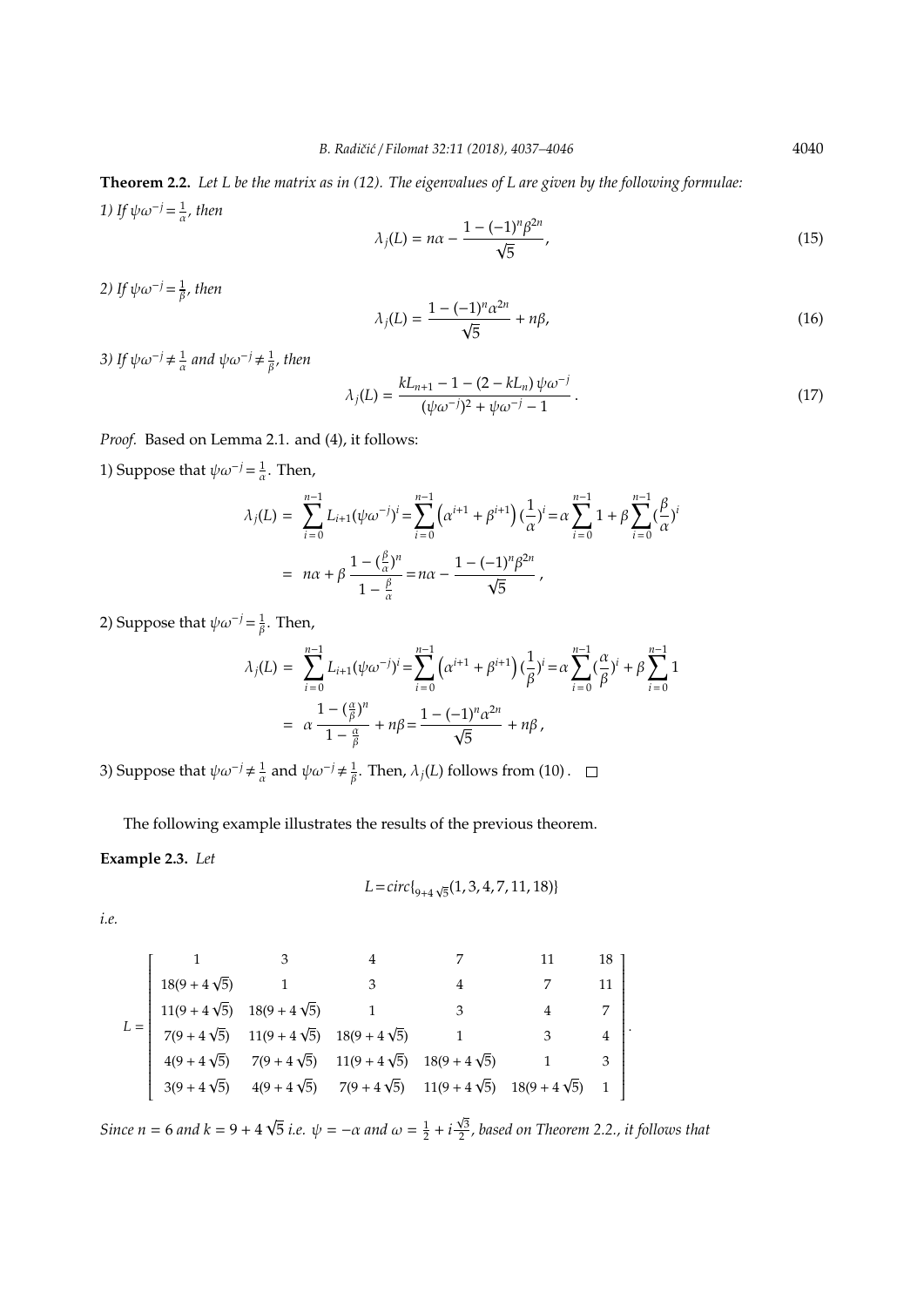$\star$ *:*  $\psi \omega^0 = \frac{1}{\beta}$ *, so*  $\lambda_0(L)$  *is obtained based on 2) of Theorem 2.2.:*  $\lambda_0(L) = -69 - 35 \sqrt{5}$ *;* 

$$
\star: \psi\omega^{-j} \neq \frac{1}{\alpha} \text{ and } \psi\omega^{-j} \neq \frac{1}{\beta}, \text{ for } j = \overline{1,5}, \text{ so } \lambda_j(L), \text{ for } j = \overline{1,5}, \text{ are obtained based on 3) of Theorem 2.2.}
$$
\n
$$
\lambda_{1,5}(L) = -\frac{1}{2} \left[ 115 + 51 \sqrt{5} \pm i \sqrt{3} (65 + 29 \sqrt{5}) \right], \lambda_{2,4}(L) = 15 + 7 \sqrt{5} \mp i \sqrt{3} (65 + 29 \sqrt{5}), \lambda_3(L) = 160 + 72 \sqrt{5}.
$$
\n
$$
\text{Since } |L| = \prod_{j=0}^{n-1} \lambda_j(L), \text{ it follows that}
$$
\n
$$
|L| = -31367 216 640 000 - 14027 845 734 400 \sqrt{5}.
$$

Let us remark, in relation to the previous example, that the determinant of  $L = circ|_{9+4} \sqrt{ }$  $(1, 3, 4, 7, 11, 18)$  is not possible to obtain using the result of Theorem 1.3.

Now, we determine the Euclidean norm of (12). The formula

$$
\sum_{i=1}^{n-1} ix^{i} = \frac{x - nx^{n} + (n-1)x^{n+1}}{(1-x)^{2}} ,
$$
\n(18)

which holds for all *x*, will be used.

**Theorem 2.4.** *Let L be the matrix as in (12). The Euclidean norm of L is:*

$$
||L||_E = \sqrt{n(L_{2n+1} + (-1)^n - 2) + (|k|^2 - 1)\left(-L_{2n} + (n-1)L_{2n+1} + \frac{7}{2} + \frac{2n-1}{2}(-1)^n\right)}.
$$
\n(19)

*Proof.* From the definition of the Euclidean norm of a matrix, using (4), (5) and (18), we obtain:

$$
(||L||_{E})^{2} = \sum_{i,j=1}^{n} |l_{i,j}|^{2}
$$
  
\n
$$
= nL_{1}^{2} + ((n - 1) + |k|^{2})L_{2}^{2} + ((n - 2) + 2|k|^{2})L_{3}^{2} + \cdots + (1 + (n - 1)|k|^{2})L_{n}^{2}
$$
  
\n
$$
= \sum_{i=0}^{n-1} (n - i)L_{i+1}^{2} + |k|^{2} \sum_{i=1}^{n-1} iL_{i+1}^{2}
$$
  
\n
$$
= n \sum_{i=0}^{n-1} L_{i+1}^{2} + (|k|^{2} - 1) \sum_{i=1}^{n-1} iL_{i+1}^{2}
$$
  
\n
$$
= n (L_{2n+1} + (-1)^{n} - 2) + (|k|^{2} - 1) \sum_{i=1}^{n-1} i (\alpha^{2i+2} + 2(\alpha\beta)^{i+1} + \beta^{2i+2})
$$
  
\n
$$
= n (L_{2n+1} + (-1)^{n} - 2) + (|k|^{2} - 1) (\alpha^{2} \frac{\alpha^{2} - n\alpha^{2n} + (n - 1)\alpha^{2n+2}}{\alpha^{2}}
$$
  
\n
$$
-2 \frac{-1 - n(-1)^{n} + (n - 1)(-1)^{n+1}}{4} + \beta^{2} \frac{\beta^{2} - n\beta^{2n} + (n - 1)\beta^{2n+2}}{\beta^{2}})
$$
  
\n
$$
= n (L_{2n+1} + (-1)^{n} - 2) + (|k|^{2} - 1) (-n\alpha^{2n} + (n - 1)\alpha^{2n+2} + \frac{7}{2} + \frac{n}{2}(-1)^{n}
$$
  
\n
$$
+ \frac{n-1}{2}(-1)^{n} - n\beta^{2n} + (n - 1)\beta^{2n+2})
$$
  
\n
$$
= n (L_{2n+1} + (-1)^{n} - 2) + (|k|^{2} - 1) (-nL_{2n} + (n - 1)L_{2n+2} + \frac{7}{2} + \frac{2n - 1}{2}(-1)^{n})
$$
  
\n
$$
= n (L_{2n+1} + (-
$$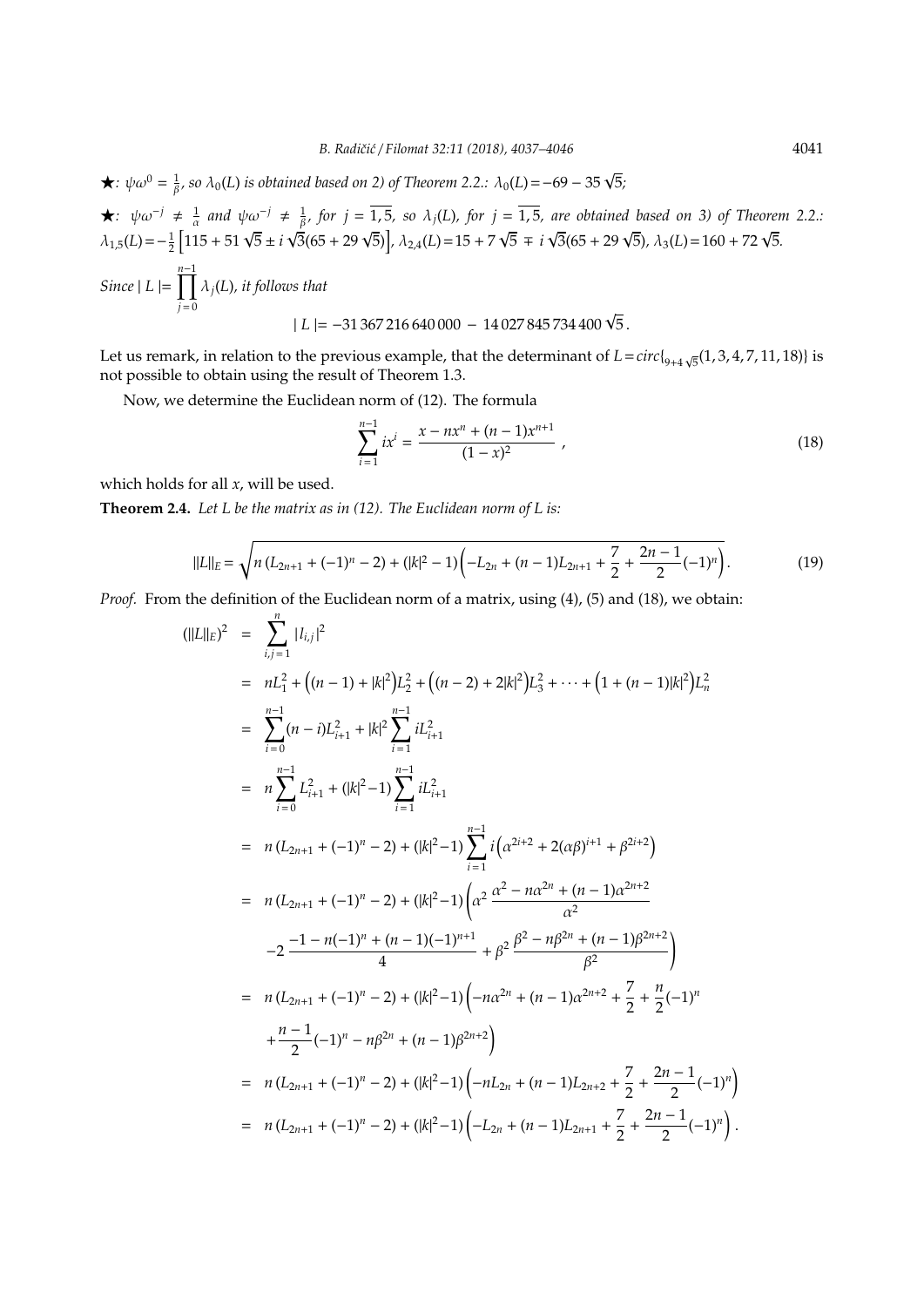Therefore,

 $\Box$ 

$$
||L||_E = \sqrt{n(L_{2n+1} + (-1)^n - 2) + (|k|^2 - 1)\left(-L_{2n} + (n-1)L_{2n+1} + \frac{7}{2} + \frac{2n-1}{2}(-1)^n\right)}
$$

At the end of this paper, we obtain the upper and lower bounds for the spectral norm of  $L_k^{\circ -1}$  =  $circ\{k(L_1^{-1}, L_2^{-1}, L_3^{-1}, \ldots, L_n^{-1})\}$ . The well-known inequalities (see Theorem 1. [33] and Table 1. [33])

$$
\frac{\|A\|_E}{\sqrt{n}} \le \|A\|_2 \le \|A\|_E,\tag{20}
$$

which hold for any complex matrix *A* of order *n*, will be used, and the following lemma.

**Lemma 2.5.** ([8]) Let  $A = [a_{i,j}]$  and  $B = [b_{i,j}]$  be matrices of order  $m \times n$ . Then,

$$
||A \circ B||_2 \le r_1(A) \cdot c_1(B), \tag{21}
$$

*where*  $A \circ B = [a_{i,j}b_{i,j}]$  *is the Hadamard product (or the Schur product) of matrices* A and B,

$$
r_1(A) = \max_{1 \le i \le m} \sqrt{\sum_{j=1}^n |a_{i,j}|^2} \quad \text{and} \quad c_1(B) = \max_{1 \le j \le n} \sqrt{\sum_{i=1}^m |b_{i,j}|^2}.
$$

**Theorem 2.6.** *Let*  $L_k^{\circ -1} = circ\{k(L_1^{-1}, L_2^{-1}, L_3^{-1}, \ldots, L_n^{-1})\}$ *. 1)* If  $|k| \geq 1$ *, then* 

$$
\sqrt{\frac{n}{L_{2n+1} + (-1)^n}} \le ||L_k^{\circ -1}||_2 \le \sqrt{n(1 + (n-1)|k|^2)},
$$
\n(22)

*2) If* |*k*| < 1*, then*

$$
|k| \sqrt{\frac{n}{L_{2n+1} + (-1)^n}} \le ||L_k^{\circ -1}||_2 \le n \tag{23}
$$

*Proof.* From the definition of the Euclidean norm of a matrix, it follows that

$$
||L_k^{\circ-1}||_E^2 = \sum_{i=0}^{n-1} (n-i) \frac{1}{L_{i+1}^2} + |k|^2 \sum_{i=1}^{n-1} i \frac{1}{L_{i+1}^2}.
$$
 (24)

1) If  $|k| \geq 1$ , then

$$
||L_k^{\circ-1}||_E^2 \ge \sum_{i=0}^{n-1} (n-i) \frac{1}{L_{i+1}^2} + \sum_{i=1}^{n-1} i \frac{1}{L_{i+1}^2} = n \sum_{i=0}^{n-1} \frac{1}{L_{i+1}^2} = n \sum_{i=1}^n \frac{1}{L_i^2}
$$
  
 
$$
\ge n \sum_{i=1}^n \frac{1}{L_n^2} = (\frac{n}{L_n})^2 > \frac{n^2}{L_n L_{n+1}} = \frac{n^2}{L_{2n+1} + (-1)^n}.
$$

Therefore,

$$
\frac{||L_k^{\circ-1}||_E}{\sqrt{n}} \ge \sqrt{\frac{n}{L_{2n+1} + (-1)^n}}.
$$

.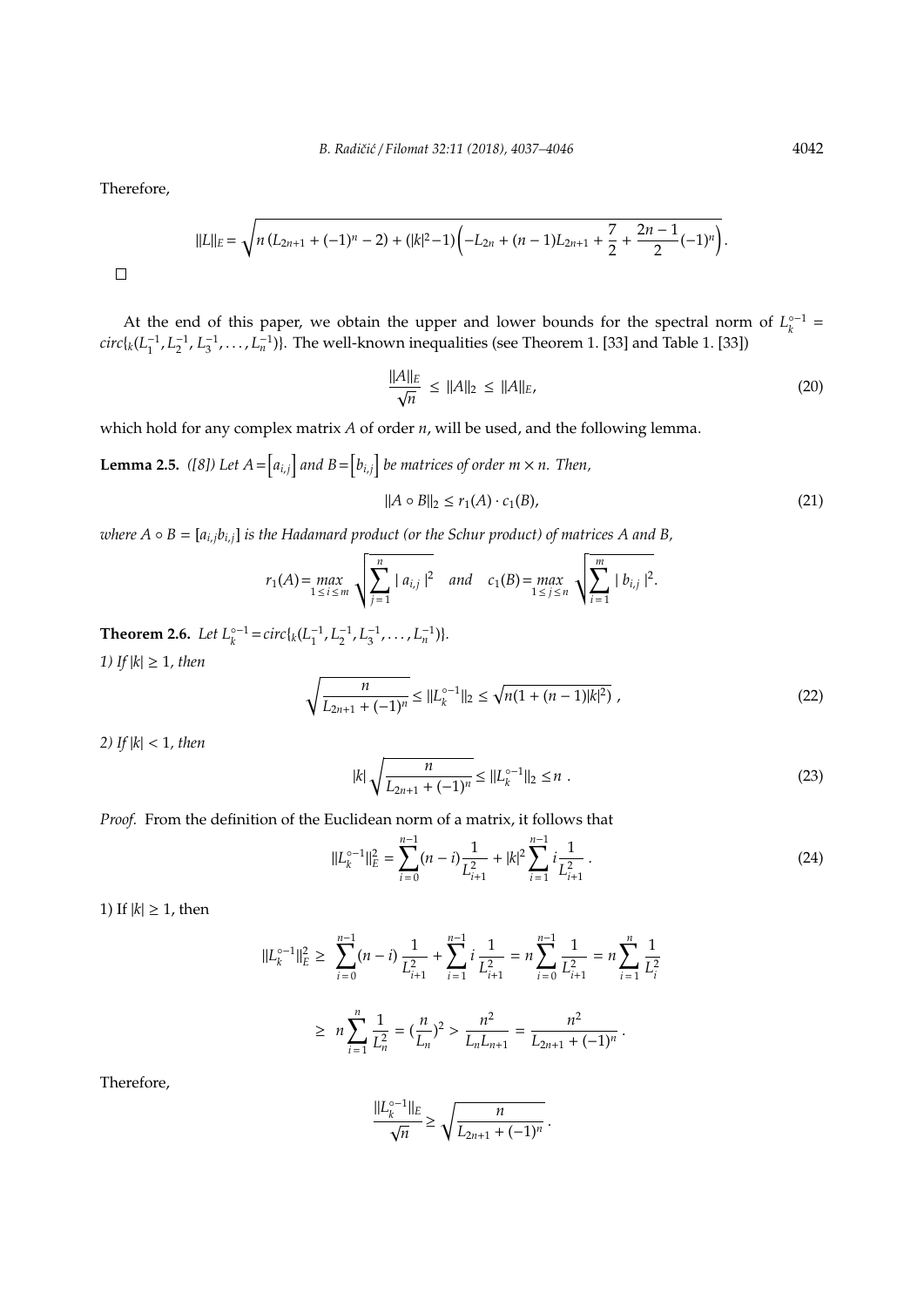We conclude from (20) that

$$
||L_k^{\circ -1}||_2 \ge \sqrt{\frac{n}{L_{2n+1} + (-1)^n}}.
$$

Now, we shall obtain the upper bound for the spectral norm of  $L_k^{\circ-1}$ . Let *R* and *S* be the following matrices:

$$
R = \begin{bmatrix} \frac{1}{L_1} & \frac{1}{L_2} & \frac{1}{L_3} & \cdots & \frac{1}{L_n} \\ k & \frac{1}{L_1} & \frac{1}{L_2} & \cdots & \frac{1}{L_{n-1}} \\ k & k & \frac{1}{L_1} & \cdots & \frac{1}{L_{n-2}} \\ \vdots & \vdots & \vdots & \ddots & \vdots \\ k & k & k & \cdots & \frac{1}{L_1} \end{bmatrix} \text{ and } S = \begin{bmatrix} 1 & 1 & 1 & \cdots & 1 \\ \frac{1}{L_n} & 1 & 1 & \cdots & 1 \\ \frac{1}{L_n} & \frac{1}{L_n} & 1 & \cdots & 1 \\ \vdots & \vdots & \vdots & \ddots & \vdots \\ \frac{1}{L_2} & \frac{1}{L_3} & \frac{1}{L_4} & \cdots & 1 \end{bmatrix}.
$$

Then,

$$
r_1(R) = \max_{1 \le i \le n} \sqrt{\sum_{j=1}^n |r_{i,j}|^2} = \sqrt{1 + (n-1)|k|^2}
$$

and

$$
c_1(S) = \max_{1 \le j \le n} \sqrt{\sum_{i=1}^n |s_{i,j}|^2} = \sqrt{n}.
$$

Since  $L_k^{\circ -1} = R \circ S$ , based on Lemma 2.5., we can write

$$
||L_k^{\circ-1}||_2 \le r_1(R) \cdot c_1(S) = \sqrt{n(1 + (n-1)|k|^2)}.
$$

2) If  $|k|$  < 1, then

$$
\begin{aligned} ||L_k^{\circ -1}||_E^2 &\geq \sum_{i=0}^{n-1} (n-i)|k|^2 \frac{1}{L_{i+1}^2} + \sum_{i=1}^{n-1} i|k|^2 \frac{1}{L_{i+1}^2} = n|k|^2 \sum_{i=0}^{n-1} \frac{1}{L_{i+1}^2} = n|k|^2 \sum_{i=1}^n \frac{1}{L_i^2} \\ &\geq \ n|k|^2 \sum_{i=1}^n \frac{1}{L_n^2} = |k|^2 (\frac{n}{L_n})^2 > |k|^2 \frac{n^2}{L_n L_{n+1}} = |k|^2 \frac{n^2}{L_{2n+1} + (-1)^n} \,. \end{aligned}
$$

Therefore,

$$
\frac{||L_k^{\circ-1}||_E}{\sqrt{n}} \ge |k| \sqrt{\frac{n}{L_{2n+1} + (-1)^n}}.
$$

We conclude from (20) that

$$
||L_k^{\circ-1}||_2 \ge |k| \sqrt{\frac{n}{L_{2n+1} + (-1)^n}}.
$$

Now, we shall obtain the upper bound for the spectral norm of  $L_k^{\circ-1}$ . Let *Q* and *W* be the following matrices:

$$
Q = \begin{bmatrix} 1 & 1 & 1 & \cdots & 1 \\ \frac{k}{L_n} & 1 & 1 & \cdots & 1 \\ \frac{k}{L_{n-1}} & \frac{k}{L_n} & 1 & \cdots & 1 \\ \vdots & \vdots & \vdots & \ddots & \vdots \\ \frac{k}{L_2} & \frac{k}{L_3} & \frac{k}{L_4} & \cdots & 1 \end{bmatrix} \text{ and } W = \begin{bmatrix} \frac{1}{L_1} & \frac{1}{L_2} & \frac{1}{L_3} & \cdots & \frac{1}{L_n} \\ 1 & \frac{1}{L_1} & \frac{1}{L_2} & \cdots & \frac{1}{L_{n-1}} \\ 1 & 1 & \frac{1}{L_1} & \cdots & \frac{1}{L_{n-2}} \\ \vdots & \vdots & \vdots & \ddots & \vdots \\ 1 & 1 & 1 & \cdots & \frac{1}{L_1} \end{bmatrix}
$$

.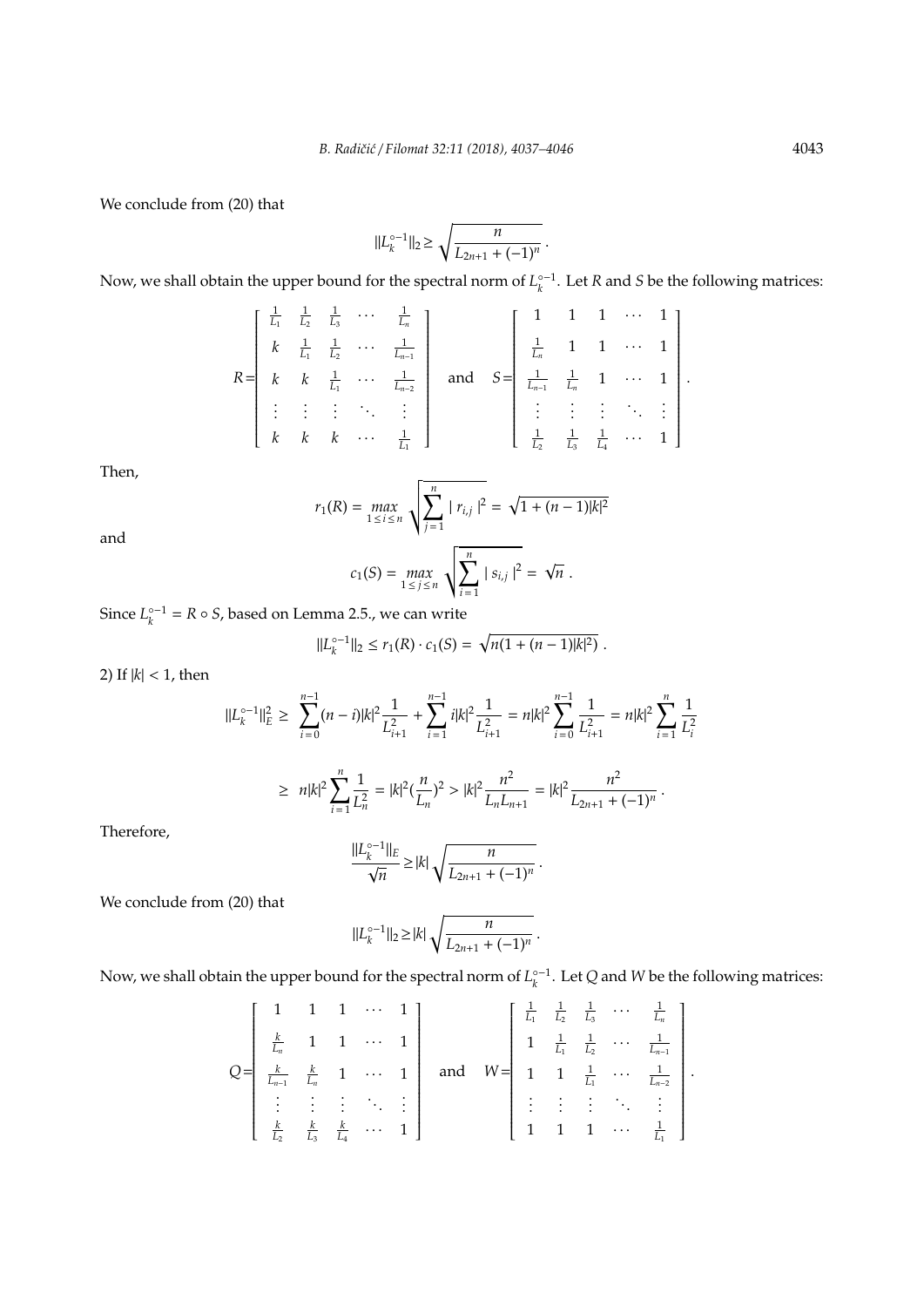Then,

and

$$
r_1(Q) = \max_{1 \le i \le n} \sqrt{\sum_{j=1}^n |q_{i,j}|^2} = \sqrt{n}
$$

$$
c_1(W) = \max_{1 \le j \le n} \sqrt{\sum_{i=1}^n |w_{i,j}|^2} = \sqrt{n}.
$$

Since  $L_k^{\circ -1} = Q \circ W$ , based on Lemma 2.5., we can write

$$
||L_k^{\circ -1}||_2 \le r_1(Q) \cdot c_1(W) = n.
$$

 $\Box$ 

**Example 2.7.** *Let*  $L_k^{\circ -1} = circ\{k(L_1^{-1}, L_2^{-1}, L_3^{-1}, \ldots, L_n^{-1})\}$ *.* 

*The lower bounds for the spectral norm of*  $L_k^{\circ -1}$ 

- 
- *a)* for  $|k| \ge 1$ , *b)* for  $k = -\frac{1}{3}, \frac{1}{3}$
- *, c)* for  $k = -\frac{1}{2}, \frac{1}{2}$ .

| n              |                                 | n              |                                                        |
|----------------|---------------------------------|----------------|--------------------------------------------------------|
| $\overline{2}$ | $\frac{1}{6} \approx 0.40825$   | $\overline{2}$ | $\sqrt{\frac{1}{6}} \approx 0.13608$<br>$\frac{1}{3}$  |
| 3              | $\frac{3}{28} \approx 0.32733$  | 3              | $\frac{1}{3}\sqrt{\frac{3}{28}} \approx 0.10911$       |
| $\overline{4}$ | $\frac{4}{77} \approx 0.22792$  | $\bf 4$        | $\frac{1}{3}\sqrt{\frac{4}{77}} \approx 0.07597$       |
| 5              | $\frac{5}{198} \approx 0.15891$ | 5              | $\frac{1}{3}\sqrt{\frac{5}{198}} \approx 0.05297$      |
| 6              | $\frac{1}{87} \approx 0.10721$  | 6              | $\sqrt{\frac{1}{87}} \approx 0.03574$<br>$\frac{1}{3}$ |
|                | $\approx 0.07166$<br>1363       | 7              | $\frac{7}{1363} \approx 0.02389$<br>$\frac{1}{3}$      |

| n              |                                                      |
|----------------|------------------------------------------------------|
| $\overline{2}$ | $\frac{1}{6} \approx 0.20412$<br>$rac{1}{2}$         |
| 3              | $\frac{3}{28} \approx 0.16366$<br>$\frac{1}{2}$      |
| 4              | $\frac{4}{77} \approx 0.11396$<br>$\frac{1}{2}$      |
| 5              | $\frac{5}{198} \approx 0.07946$<br>$\frac{1}{2}$     |
| 6              | $\frac{1}{87}$<br>$\frac{1}{2}$<br>$\approx 0.05361$ |
| 7              | $\frac{1}{2}$<br>$\approx 0.03583$                   |

*The upper bounds for the spectral norm of*  $L_k^{\circ -1}$ 

*a)* for  $k = -3, 3$ , *b)* for  $k = -2, 2$ , *c)* for  $|k| < 1$ .

| п              |                               |
|----------------|-------------------------------|
| $\overline{2}$ | $\sqrt{20} \approx 4.47214$   |
| 3              | $\sqrt{57} \approx 7.54983$   |
| 4              | $\sqrt{112} \approx 10.58301$ |
| 5              | $\sqrt{185} \approx 13.60147$ |
| 6              | $\sqrt{276} \approx 16.61325$ |
| 7              | $\sqrt{385} \approx 19.62142$ |

| b) for $k = -2, 2$ |  |
|--------------------|--|
|                    |  |

| n              |                               |
|----------------|-------------------------------|
| $\overline{2}$ | $\sqrt{10} \approx 3.16228$   |
| 3              | $\sqrt{27} \approx 5.19615$   |
| 4              | $\sqrt{52} \approx 7.21110$   |
| 5              | $\sqrt{85} \approx 9.21954$   |
| 6              | $\sqrt{126} \approx 11.22497$ |
| 7              | $\sqrt{175} \approx 13.22876$ |

| n              |                |
|----------------|----------------|
| $\overline{c}$ | $\overline{2}$ |
| 3              | 3              |
| 4              | 4              |
| 5              | 5              |
| 6              | 6              |
| 7              | 7              |

### **3. Conclusion**

In this paper, we considered the matrix

 $L = circ{k(L_1, L_2, ..., L_n)},$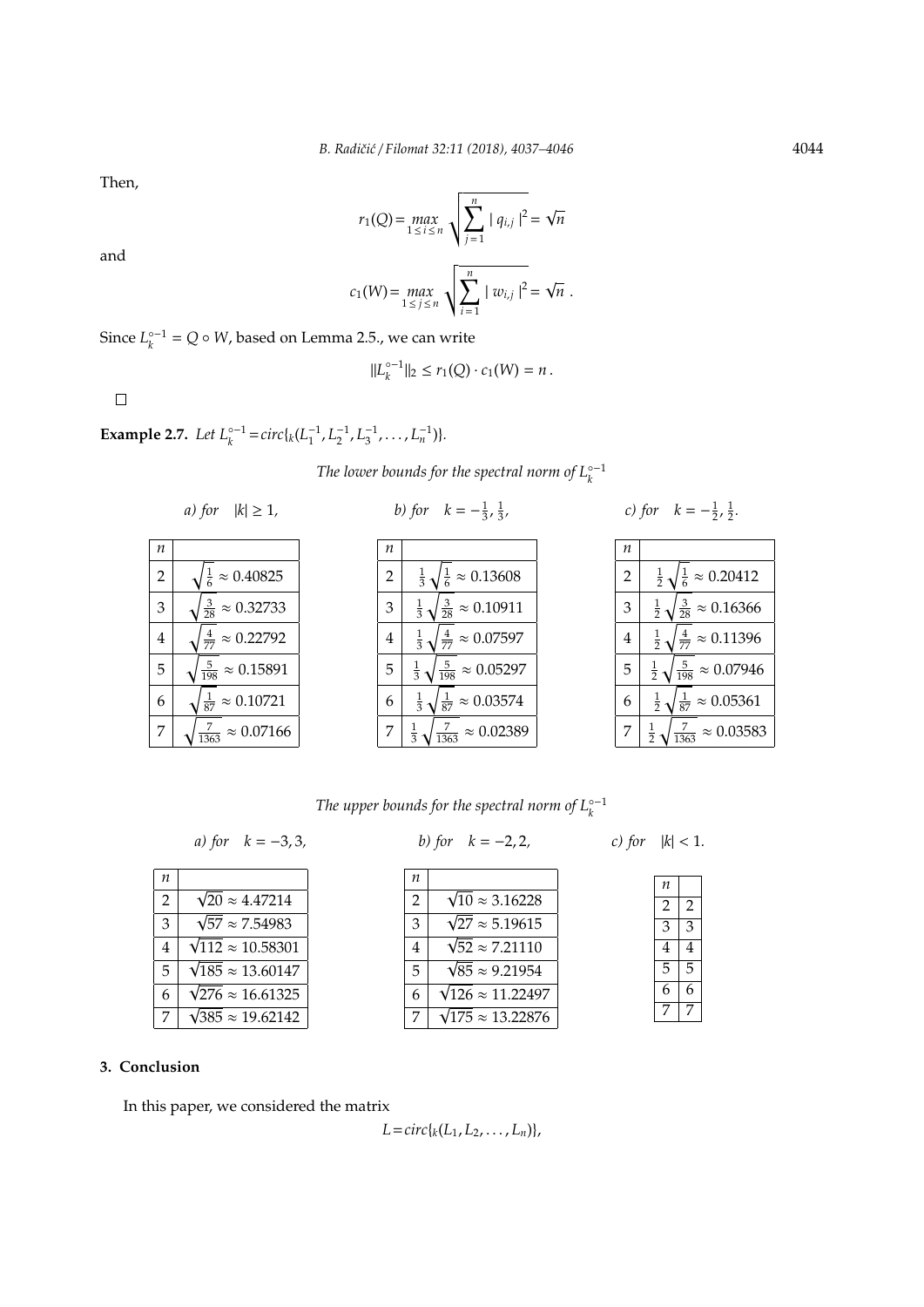where  $L_n$  is the  $n^{th}$  Lucas number and  $k$  is a nonzero complex number, and investigated the eigenvalues and the Euclidean norm of such matrix. Also, the upper and lower bounds for the spectral norm of a *k*-circulant matrix whose first row is  $(L_1^{-1}, L_2^{-1}, \ldots, L_n^{-1})$  were determined.

We did not consider the matrix *L* provided that  $k = 0$  i.e. if *L* is a semicirculant matrix. But, since such matrix belongs to the class of upper-triangular matrices, we conclude that the eigenvalues of such matrix are:  $\lambda_i(L) = 1$ , ( $i = 0, n - 1$ ). The Euclidean norm of such matrix can be obtained from (19) i.e. in (19), *k* can be equal to 0. The upper and lower bounds for the spectral norm of a semicirculant matrix whose first row is  $(L_1^{-1}, L_2^{-1}, \ldots, L_n^{-1})$  can be obtained from (23).

**Acknowledgment.** We would like to thank the anonymous reviewer for his careful reading of our manuscript, his comments and his useful suggestions that improved the quality of the manuscript.

#### **References**

- [1] H. Civciv, R. Turkmen, Notes on norms of circulant matrices with Lucas numbers, International Journal of Information and Systems Sciences 4 (2008) 142–147.
- [2] R. E. Cline, R. J. Plemmons, G. Worm, Generalized Inverses of Certain Toeplitz Matrices, Linear Algebra and its Applications 8 (1974) 25–33.
- [3] J. H. Conway, R. K. Guy, The Book of Numbers, Springer-Verlag, New York, 1996.
- [4] B. Demirturk, Fibonacci and Lucas Sums by Matrix Methods, International Mathematical Forum 5 (2010) 99–107. ¨
- [5] J. Dixon, M. Goldenberg, B. Mathes, J. Sukiennik, Triangular truncation of *k*-Fibonacci and *k*-Lucas circulant matrices, Linear Algebra and its Applications 440 (2014) 177–187.
- [6] Y. Gao, Z. Jiang, Y. Gong, On the Determinants and Inverses of Skew Circulant and Skew Left Circulant Matrices with Fibonacci and Lucas Numbers, WSEAS Transactions on Mathematics 12 (2013) 472–481.
- [7] C. He, J. Ma, K. Zhang, Z. Wang, The upper bound estimation on the spectral norm of *r*-circulant matrices with the Fibonacci and Lucas numbers, Journal of Inequalities and Application (2015) 2015:72.
- [8] R. A. Horn, C. R. Johnson, Topics in Matrix Analysis, Cambridge University Press, Cambridge, 1991.
- [9] A. Ipek, On the spectral norms of circulant matrices with classical Fibonacci and Lucas numbers entries, Applied Mathematics and Computation 217 (2011) 6011–6012.
- [10] Z. Jiang, Y. Gong, Y. Gao, Circulant Type Matrices with the Sum and Product of Fibonacci and Lucas Numbers, Abstract and Applied Analysis 2014 (2014) Article ID 375251.
- [11] Z. Jiang, Y. Wei, Skew circulant type matrices involving the sum of Fibonacci and Lucas numbers, Abstract and Applied Analysis 2015 (2015) Article ID 951340.
- [12] Z. Jiang, H. Xin, H. Wang, On computing of positive integer powers for *r*-circulant matrices, Applied Mathematics and Computation 265 (2015) 409–413.
- [13] R. Keskin, B. Demirtürk, Some New Fibonacci and Lucas Identities by Matrix Methods, International Journal of Mathematical Education in Science and Technology 41 (2010) 379–387.
- [14] E. G. Koçer, T. Mansour, N. Tuglu, Norms of circulant and semicirculant matrices with Horadam's numbers, Ars Combinatoria 85 (2007) 353–359.
- [15] C. Köme, Y. Yazlik, On the spectral norms of r-circulant matrices with the biperiodic Fibonacci and Lucas numbers, Journal of Inequalities and Application (2017) 2017:192.
- [16] T. Koshy, Fibonacci and Lucas Numbers with Applications, John Wiley and Sons, New York, 2001.
- [17] R. S. Melham, Sums of Certain Products of Fibonacci and Lucas Numbers, Fibonacci Quarterly 37 (1999) 248–251.
- [18] J. F. T. Rabago, A Note on Spectral Norms of Circulant Matrices with Binomial Coefficients, International Journal of Mathematics and Scientific Computing 2 (2012) 20–22.
- [19] J. F. T. Rabago, Circulant Determinant Sequence with Binomial Coefficients, Scientia Magna 9 (2013) 31–35.
- [20] B. Radičić, On k-circulant matrices involving the Fibonacci numbers, accepted for publication in Miskolc Mathematical Notes.
- [21] B. Radičić, On *k*-circulant matrices (with geometric sequence), Quaestiones Mathematicae 39 (2016) 135-144.
- [22] S. Q. Shen, J. M. Cen, Y. Hao, On the determinants and inverses of circulant matrices with Fibonacci and Lucas numbers, Applied Mathematics and Computation 217 (2011) 9790–9797.
- [23] S. Solak, On the norms of circulant matrices with the Fibonacci and Lucas numbers, Applied Mathematics and Computation 160 (2005) 125–132.
- [24] S. Solak, Erratum to "On the norms of circulant matrices with the Fibonacci and Lucas numbers", [Applied Mathematics and Computation 160 (2005) 125–132.], Applied Mathematics and Computation 190 (2007) 1855–1856.
- [25] K. Uslu, A. Nalli, M. Sen, Erratum to "On the norms of circulant matrices with the Fibonacci and Lucas numbers", [Applied Mathematics and Computation 160 (2005) 125–132.], Applied Mathematics and Computation 190 (2007) 997–998.
- [26] S. Vajda, Fibonacci and Lucas Numbers, and the Golden Section: Theory and Applications, Ellis Horwood Limited, 1989.
- [27] Y. Yazlik, N. Taskara, Spectral norm, eigenvalues and determinant of circulant matrix involving the generalized *k*-Horadam numbers, Ars Combinatoria 104 (2012) 505–512.
- [28] Y. Yazlik, N. Taskara, On the norms of an *r*-circulant matrix with the generalized *k*-Horadam numbers, Journal of Inequalities and Application (2013) 2013:394.